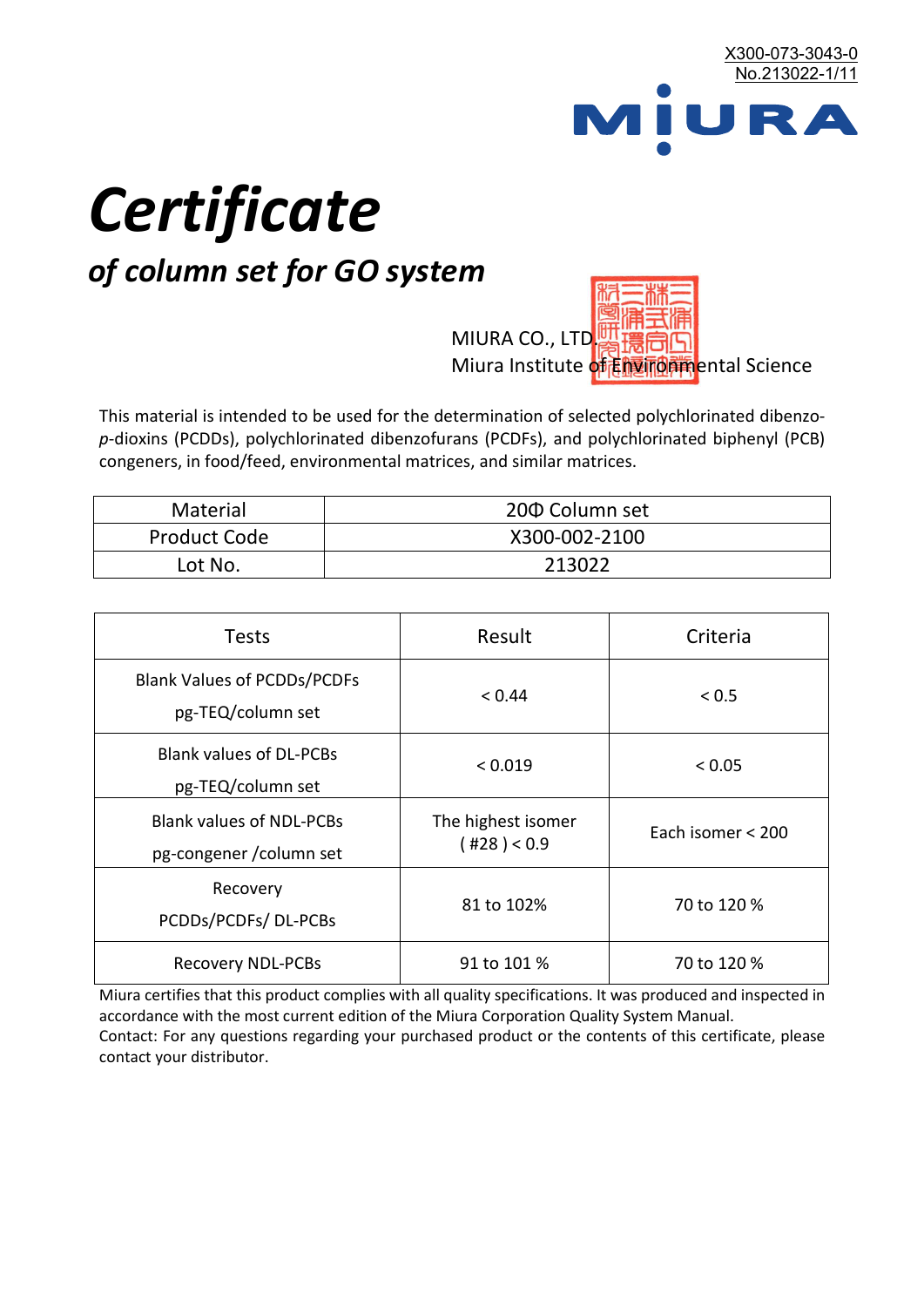### **DESCRIPTIONS**

**Lot Number:** The number mentioned on the labels on the column bag is the lot production number.

**Blank Level Values:** Blank level values, expressed as mass fractions (pg-TEQ per a column set), for selected PCB congeners, PCDD, and PCDF congeners are provided in Table 2. Blank level values are a reference value for which MIURA has the highest confidence in its accuracy, in that all known or suspected sources of bias have been investigated or taken into account (JIS K0311 or JIS K0312).

**Recovery Values (Sample):** Recovery values, expressed as percentages, are provided in Table 3 for selected mass labeled-PCB congeners, and selected mass labeled PCDD and PCDF congeners, based on selected mass labeled recovery standards added before GC-MS measurement. Recovery values meet EU regulations; however, the values meet the MIURA criteria for this certification, which are stricter than what is required by EU regulations.

#### **NOTICE AND WARNING TO USERS**

THE GO SYSTEM COLUMN SET IS INTENDED FOR DIOXIN ANALYTICAL USE ONLY, INCLUDING HAZARDOUS MATERIALS. BEFORE USE, READ THE SDS CAREFULLY; HANDLE PRODUCT AS A HAZARDOUS MATERIAL CAPABLE OF SKIN CORROSION AND/OR EYE DAMAGE.

#### **INSTRUCTIONS FOR STABILITY, STORAGE, AND USE**

**Stability and Storage:** The column set should be stored at room temperatures below 25 °C until use. It should not be frozen or exposed to sunlight or ultraviolet radiation. After removing from the bags, the contents should be used immediately, especially, because the concentration column (lower) "Alumina" can be deactivated under high-humidity. Storing of the removed column set is not recommended.

**Use:** If storing in a cold room or refrigerator, bring them to room temperature (let stand for approximately 30 min), remove water condensed on the surface of the bags. Carefully remove the bags to avoid damage of the column. Use the same lot number with one column set. For more information of column set refer to the operation manual.

#### **ANALYTICAL METHODS USED AT MIURA**

For preparation of blank test, several column sets chosen at random per lot production were allowed to reach ambient temperature; two types of the purification columns (upper: silver nitrate silica gel, and lower: sulfuric acid silica gel) were assembled, and 10 mL of n-hexane was added to wet the top of the column with the designated column cap and disposable syringe. Then, a known amount of internal standard solution (containing selected labeled PCB, PCDDs, and PCDFs congeners; as shown in Table 1) dissolved in 6 mL of n-hexane was added to the top of the column with disposable syringe, and the syringe was washed with 2 x 2 mL of n-hexane; the n-hexane was injected into the column again. Then, the purification columns assembled with the concentration columns (upper) and (lower) were set to the each system unit immediately. After two fractions (dioxin and PCB fractions) were obtained from each system unit, a known amount of the recovery standard solution was added to each concentration vessel. Finally, both fractions were concentrated using an evaporation system under nitrogen to 0.01 mL.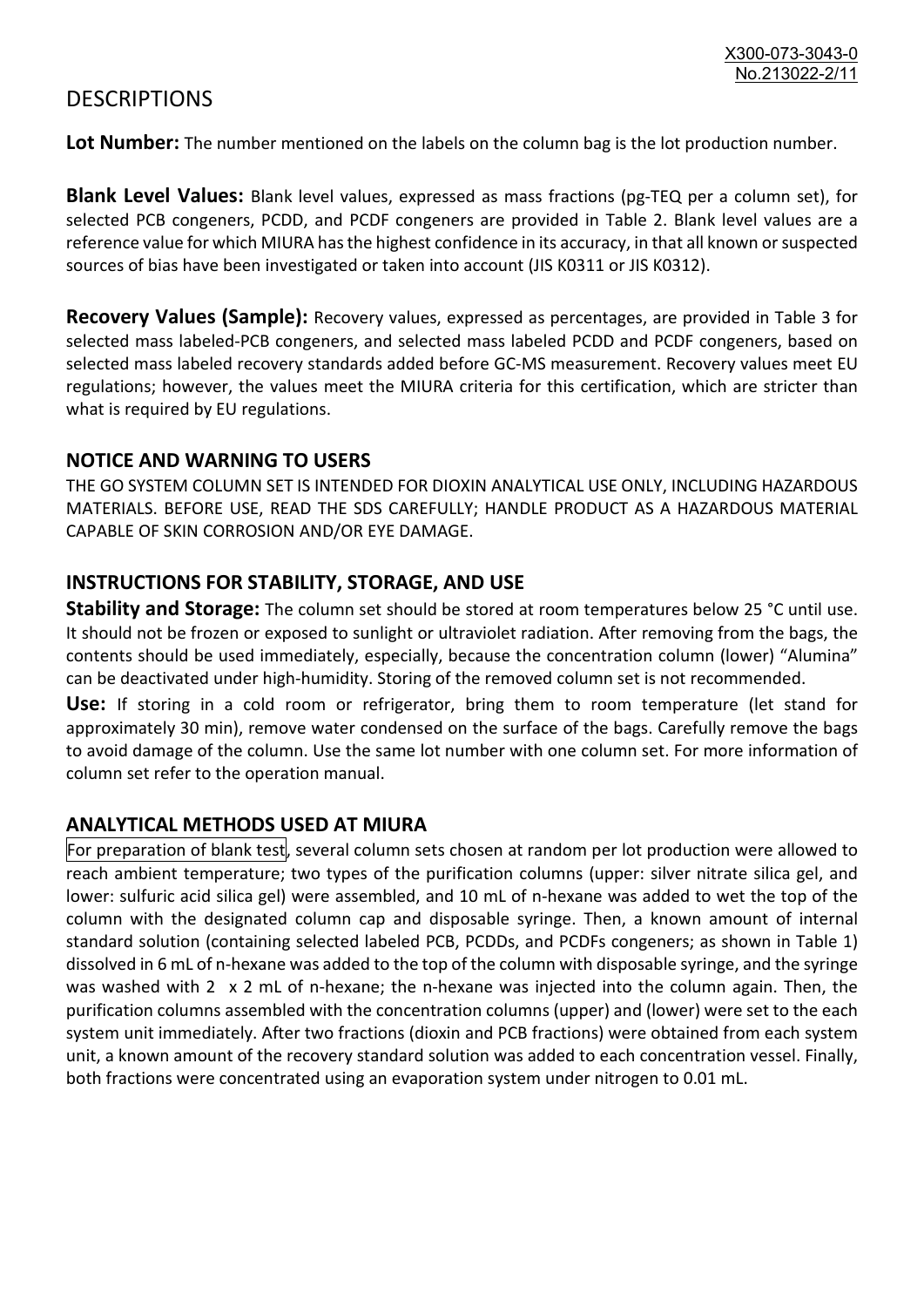X300-073-3043-0 No.213022-3/11

| Compounds        | Standard                      | Maker Code     | Maker                           | <b>Diluted</b><br>Concentration |
|------------------|-------------------------------|----------------|---------------------------------|---------------------------------|
|                  | Internal Standard             | DF-SS-A        |                                 |                                 |
| PCDDs and PCDFs, | <b>Internal Standard</b>      | DFP-LCS-B      |                                 |                                 |
| <b>DL-PCBs</b>   | Recovery (Surrogate) Standard | DF-IS-J        |                                 | $10$ ng/mL<br>in decane         |
| <b>NDL-PCBs</b>  | Internal Standard             | <b>MBP-28</b>  | Wellington<br>Laboratories Inc. |                                 |
|                  |                               | <b>MBP-52</b>  |                                 |                                 |
|                  |                               | MBP-101        |                                 |                                 |
|                  |                               | <b>MBP-138</b> |                                 |                                 |
|                  |                               | MBP-153        |                                 |                                 |
|                  | Recovery (Surrogate) Standard | <b>MBP-19</b>  |                                 |                                 |
|                  |                               | <b>MBP-70</b>  |                                 |                                 |
|                  |                               | <b>MBP-111</b> |                                 |                                 |
|                  |                               | MBP-162        |                                 |                                 |
|                  |                               | <b>MBP-178</b> |                                 |                                 |

Table 1. Standard solutions used for recovery tests.

The concentrated dioxin fraction was analyzed using gas chromatography / high resolution mass spectrometry (GC/HRMS) operated in electron impact (EI) mode. A 0.25 mm ID × 60 m fused silica capillary (BPX-DXN, TRAJAN) was used. The concentrated PCB fraction was analyzed using GC/HRMS operated in EI mode. A 0.25 mm ID × 60 m fused silica capillary (HT8-PCB, TRAJAN) was used. All injections were 2 μL using a splitless inlet. The results, blank level values, are provided in Table 2. The chromatograms of each compounds are shown at page 6 and after. Furthermore, the dioxin and PCB fractions were analyzed using gas chromatography / low resolution mass spectrometry operated in total ion scan (m/z 50 to 500) mode, to confirm if interferences may affect determination of target compounds by GC/HRMS are included in the fractions, the chromatograms are not shown here.

For the recovery test (sample), The sunflower seed oil from Helianthus annuus (S5007-1L, Sigma Aldrich) was dissolved in 2 mL of n-hexane. A known amount of the internal standard solution was added to the flask, mixed, and allowed to equilibrate. First, several column sets chosen at random per lot production were allowed to reach ambient temperature; the purification columns (upper) and (lower) were assembled. 10 mL of n-hexane was added to wet the top of the column with the designated column cap and disposable syringe. Then, the sample with the internal standard was injected into the top of the column with the disposable syringe, and the syringe was washed with 2 x 2 mL of n-hexane; the n-hexane was injected into the column again. The purification column was assembled with the concentration column (upper) and (lower), and set to the each system unit immediately. After obtaining two fractions from the system unit, the dioxin and PCB fractions were concentrated using an evaporation system under nitrogen to approximately 0.01 mL. After the addition of a known amount of recovery standard solution, the both fractions were concentrated to 0.02 mL; then dioxin and PCB in each fractions were analyzed using GC/HRMS as mentioned above test. The inspection results is displayed in Table 3.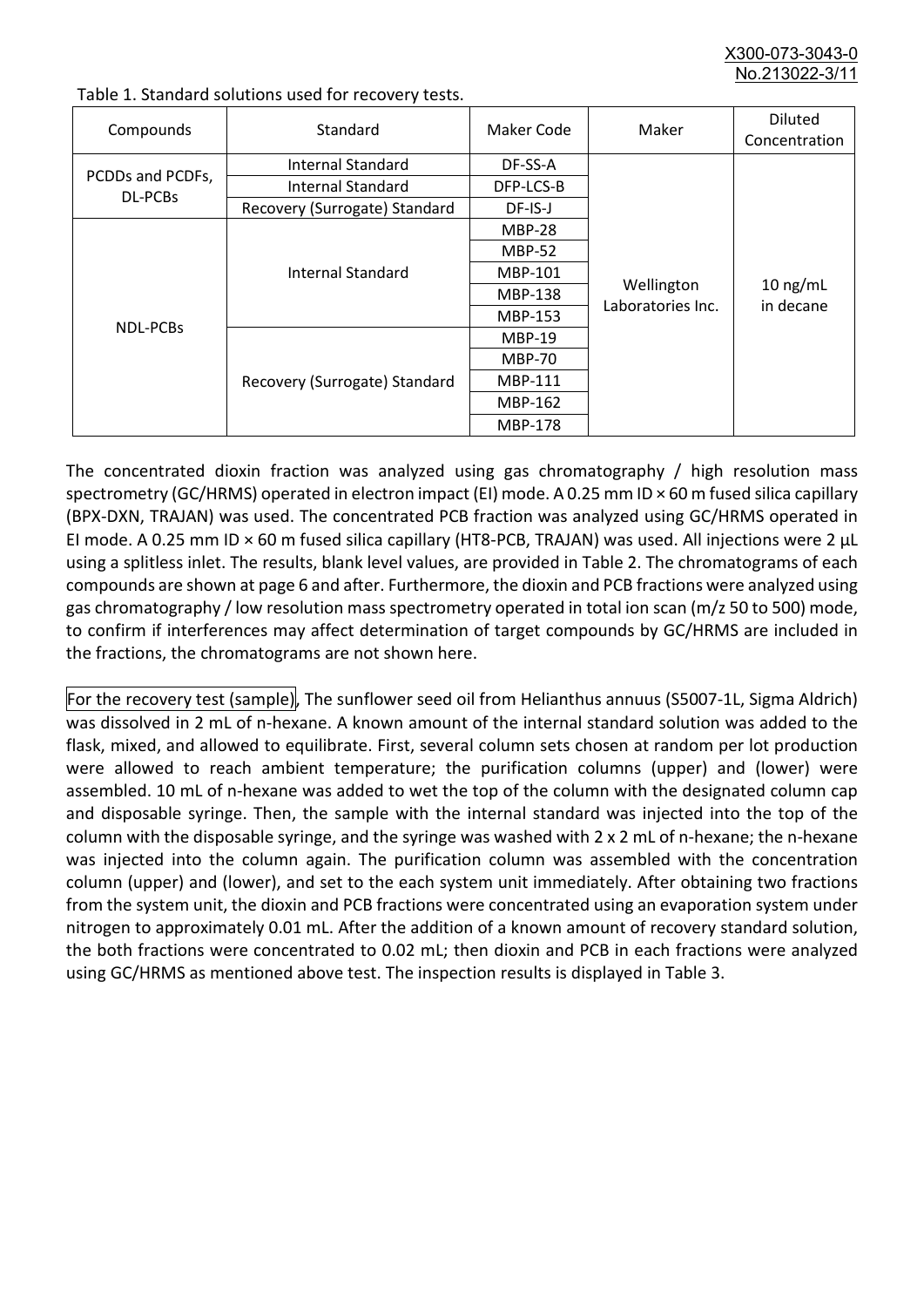X300-073-3043-0 No.213022-4/11

|  |  | Table 2 Blank levels of dioxins (PCDDs/PCDFs and DL-PCBs) and NDL-PCBs per column set. |
|--|--|----------------------------------------------------------------------------------------|
|--|--|----------------------------------------------------------------------------------------|

| able 2 Diarik levels of dioxins (FCDD3/FCDF3 and DL-FCD3) and NDL-FCD3 per column set.<br>Congener | Concentration | LOQ       | <b>LOD</b> | $S/N=3$   | TEQ*      |
|----------------------------------------------------------------------------------------------------|---------------|-----------|------------|-----------|-----------|
|                                                                                                    | pg/column     | pg/column | pg/column  | pg/column | pg/column |
| 2,3,7,8-TeCDD                                                                                      | <b>ND</b>     | 0.29      | 0.09       | 0.09      | 0.09      |
| 1,2,3,7,8-PeCDD                                                                                    | <b>ND</b>     | 0.30      | 0.09       | 0.09      | 0.09      |
| 1,2,3,4,7,8-HxCDD                                                                                  | <b>ND</b>     | 0.8       | 0.2        | 0.2       | 0.02      |
| 1,2,3,6,7,8-HxCDD                                                                                  | <b>ND</b>     | 0.7       | 0.2        | 0.2       | 0.02      |
| 1,2,3,7,8,9-HxCDD                                                                                  | <b>ND</b>     | 0.8       | 0.2        | 0.2       | 0.02      |
| 1,2,3,4,6,7,8-HpCDD                                                                                | <b>ND</b>     | 1.3       | 0.4        | 0.07      | 0.004     |
| <b>OCDD</b>                                                                                        | <b>ND</b>     | 1.9       | 0.6        | 0.1       | 0.00018   |
| 2,3,7,8-TeCDF                                                                                      | <b>ND</b>     | 0.9       | 0.3        | 0.09      | 0.03      |
| 1,2,3,7,8-PeCDF                                                                                    | <b>ND</b>     | 0.8       | 0.2        | 0.1       | 0.006     |
| 2,3,4,7,8-PeCDF                                                                                    | <b>ND</b>     | 0.5       | 0.2        | 0.1       | 0.06      |
| 1,2,3,4,7,8-HxCDF                                                                                  | <b>ND</b>     | 0.6       | 0.2        | 0.09      | 0.02      |
| 1,2,3,6,7,8-HxCDF                                                                                  | <b>ND</b>     | 0.9       | 0.3        | 0.09      | 0.03      |
| 1,2,3,7,8,9-HxCDF                                                                                  | <b>ND</b>     | 0.6       | 0.2        | 0.1       | 0.02      |
| 2,3,4,6,7,8-HxCDF                                                                                  | <b>ND</b>     | 0.6       | 0.2        | 0.08      | 0.02      |
| 1,2,3,4,6,7,8-HpCDF                                                                                | <b>ND</b>     | 1.0       | 0.3        | 0.06      | 0.003     |
| 1,2,3,4,7,8,9-HpCDF                                                                                | <b>ND</b>     | 1.1       | 0.3        | 0.07      | 0.003     |
| <b>OCDF</b>                                                                                        | <b>ND</b>     | 2.0       | 0.6        | 0.2       | 0.00018   |
| #81 (3,4,4',5-TeCB)                                                                                | <b>ND</b>     | 0.7       | 0.2        | 0.05      | 0.00006   |
| #77 (3,3',4,4'-TeCB)                                                                               | <b>ND</b>     | 1.5       | 0.5        | 0.05      | 0.00005   |
| #126 (3,3',4,4',5-PeCB)                                                                            | <b>ND</b>     | 0.4       | 0.1        | 0.07      | 0.01      |
| #169 (3,3',4,4',5,5'-HxCB)                                                                         | <b>ND</b>     | 0.9       | 0.3        | 0.08      | 0.009     |
| #123 (2',3,4,4',5-PeCB)                                                                            | <b>ND</b>     | 0.4       | 0.1        | 0.03      | 0.000003  |
| #118 (2,3',4,4',5-PeCB)                                                                            | <b>ND</b>     | 0.7       | 0.2        | 0.03      | 0.000006  |
| #105 (2,3,3',4,4'-PeCB)                                                                            | <b>ND</b>     | 0.4       | 0.1        | 0.03      | 0.000003  |
| #114 (2,3,4,4',5-PeCB)                                                                             | <b>ND</b>     | 0.6       | 0.2        | 0.03      | 0.000006  |
| #167 (2,3',4,4',5,5'-HxCB)                                                                         | <b>ND</b>     | 0.4       | 0.1        | 0.03      | 0.000003  |
| #156 (2,3,3',4,4',5-HxCB)                                                                          | <b>ND</b>     | 0.5       | 0.1        | 0.03      | 0.000003  |
| #157 (2,3,3',4,4',5'-HxCB)                                                                         | <b>ND</b>     | 0.6       | 0.2        | 0.03      | 0.000006  |
| #189 (2,3,3',4,4',5,5'-HpCB)                                                                       | <b>ND</b>     | 0.4       | 0.1        | 0.02      | 0.000003  |
| #28 (2,4,4'-TrCB)                                                                                  | 0.9           | 0.4       | 0.1        | 0.02      |           |
| #52 (2,2',5,5'-TeCB)                                                                               | 0.4           | 0.3       | 0.1        | 0.03      |           |
| #101 (2,2',4,5,5'-PeCB)                                                                            | <b>ND</b>     | 0.4       | 0.1        | 0.03      |           |
| #138 (2,2',3,4,4',5'-HxCB)                                                                         | <b>ND</b>     | 0.6       | 0.2        | 0.03      |           |
| #153 (2,2',4,4',5,5'-HxCB)                                                                         | <b>ND</b>     | 1.1       | 0.3        | 0.03      |           |
| #180 (2,2',3,4,4',5,5'-HpCB)                                                                       | <b>ND</b>     | 0.6       | 0.2        | 0.04      |           |

\* TEQ: Toxicity Equivalents (are applied WHO-TEF(2006))

- 1. The figures in the parentheses in the concentration of actual measurement denote the concentration of the LOD or more and less than the LOQ.
- 2. ND in the concentration of actual measurement denotes less than the LOD.
- 3. TEQ are calculated with an actual measurement which is the concentration of the LOQ or more, and an actual measurement which is the concentration of the LOD or more and less than the LOQ, respectively. For values less than the LOD, TEQ are calculated with the LOD.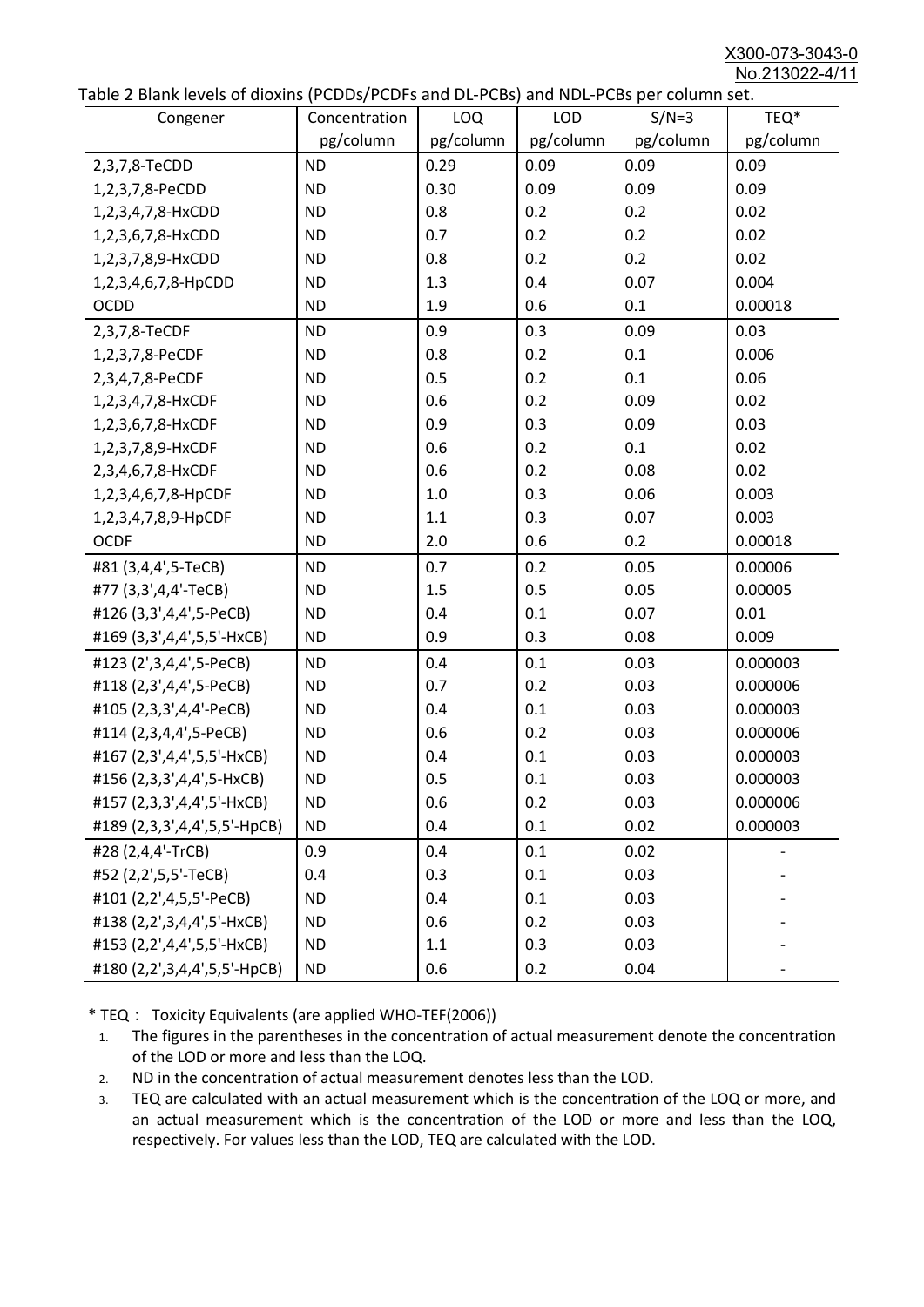| uwic J.<br><u>RECOVERTS OF RESERVANCEMENT STATION</u> |        |
|-------------------------------------------------------|--------|
| Congener                                              | Sample |
| 2,3,7,8-TeCDD                                         | 86 %   |
| 1,2,3,7,8-PeCDD                                       | 94 %   |
| 1,2,3,4,7,8-HxCDD                                     | 92%    |
| 1,2,3,6,7,8-HxCDD                                     | 92%    |
| 1,2,3,7,8,9-HxCDD                                     | 88%    |
| 1,2,3,4,6,7,8-HpCDD                                   | 88 %   |
| <b>OCDD</b>                                           | 81%    |
| 2,3,7,8-TeCDF                                         | 93 %   |
| 1,2,3,7,8-PeCDF                                       | 100 %  |
| 2,3,4,7,8-PeCDF                                       | 102 %  |
| 1,2,3,4,7,8-HxCDF                                     | 90%    |
| 1,2,3,6,7,8-HxCDF                                     | 91%    |
| 1,2,3,7,8,9-HxCDF                                     | 97%    |
| 2,3,4,6,7,8-HxCDF                                     | 95 %   |
| 1,2,3,4,6,7,8-HpCDF                                   | 89%    |
| 1,2,3,4,7,8,9-HpCDF                                   | 96 %   |
| <b>OCDF</b>                                           | 82 %   |
| #81 (3,4,4',5-TeCB)                                   | 97%    |
| #77 (3,3',4,4'-TeCB)                                  | 91%    |
| #126 (3,3',4,4',5-PeCB)                               | 102 %  |
| #169 (3,3',4,4',5,5'-HxCB)                            | 101 %  |
| #123 (2',3,4,4',5-PeCB)                               | 90%    |
| #118 (2,3',4,4',5-PeCB)                               | 87%    |
| #105 (2,3,3',4,4'-PeCB)                               | 93 %   |
| #114 (2,3,4,4',5-PeCB)                                | 93 %   |
| #167 (2,3',4,4',5,5'-HxCB)                            | 95 %   |
| #156 (2,3,3',4,4',5-HxCB)                             | 96 %   |
| #157 (2,3,3',4,4',5'-HxCB)                            | 94 %   |
| #189 (2,3,3',4,4',5,5'-HpCB)                          | 97%    |
| #28 (2,4,4'-TrCB)                                     | 101 %  |
| #52 (2,2',5,5'-TeCB)                                  | 95 %   |
| #101 (2,2',4,5,5'-PeCB)                               | 91%    |
| #138 (2,2',3,4,4',5'-HxCB)                            | 94 %   |
| #153 (2,2',4,4',5,5'-HxCB)                            | 95 %   |
| #180 (2,2',3,4,4',5,5'-HpCB)                          | 95 %   |

Table 3. Recoveries of labeled internal standards.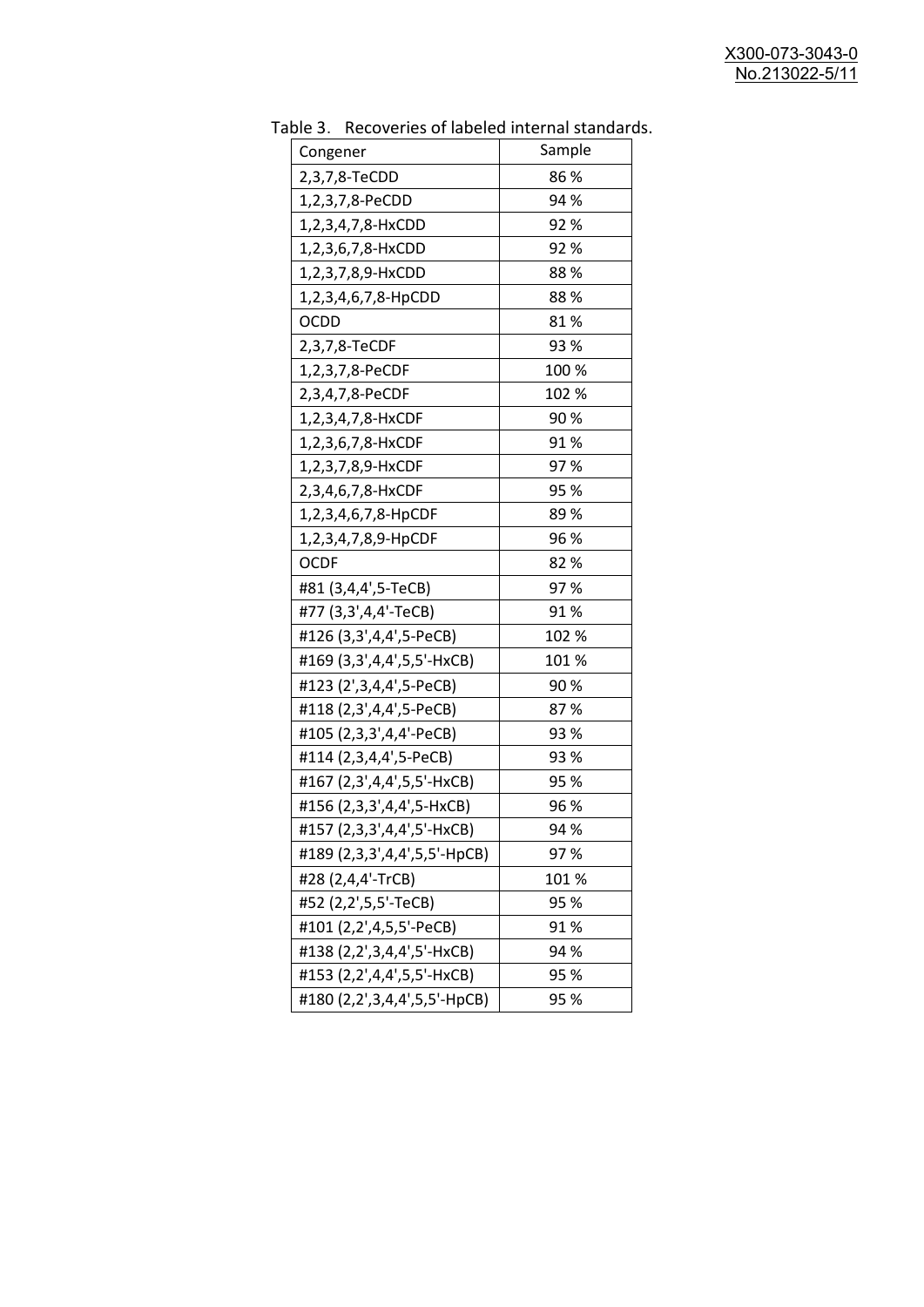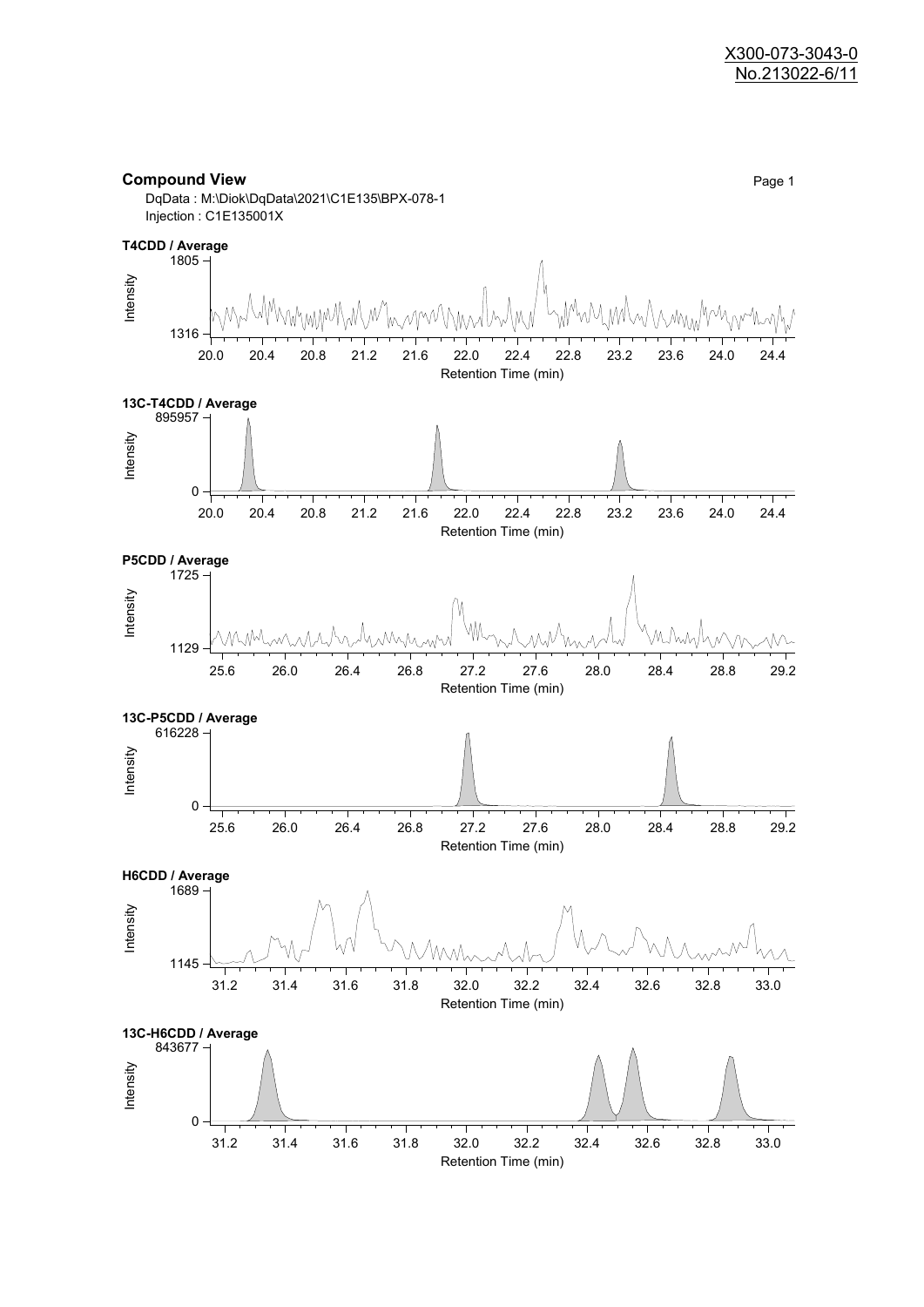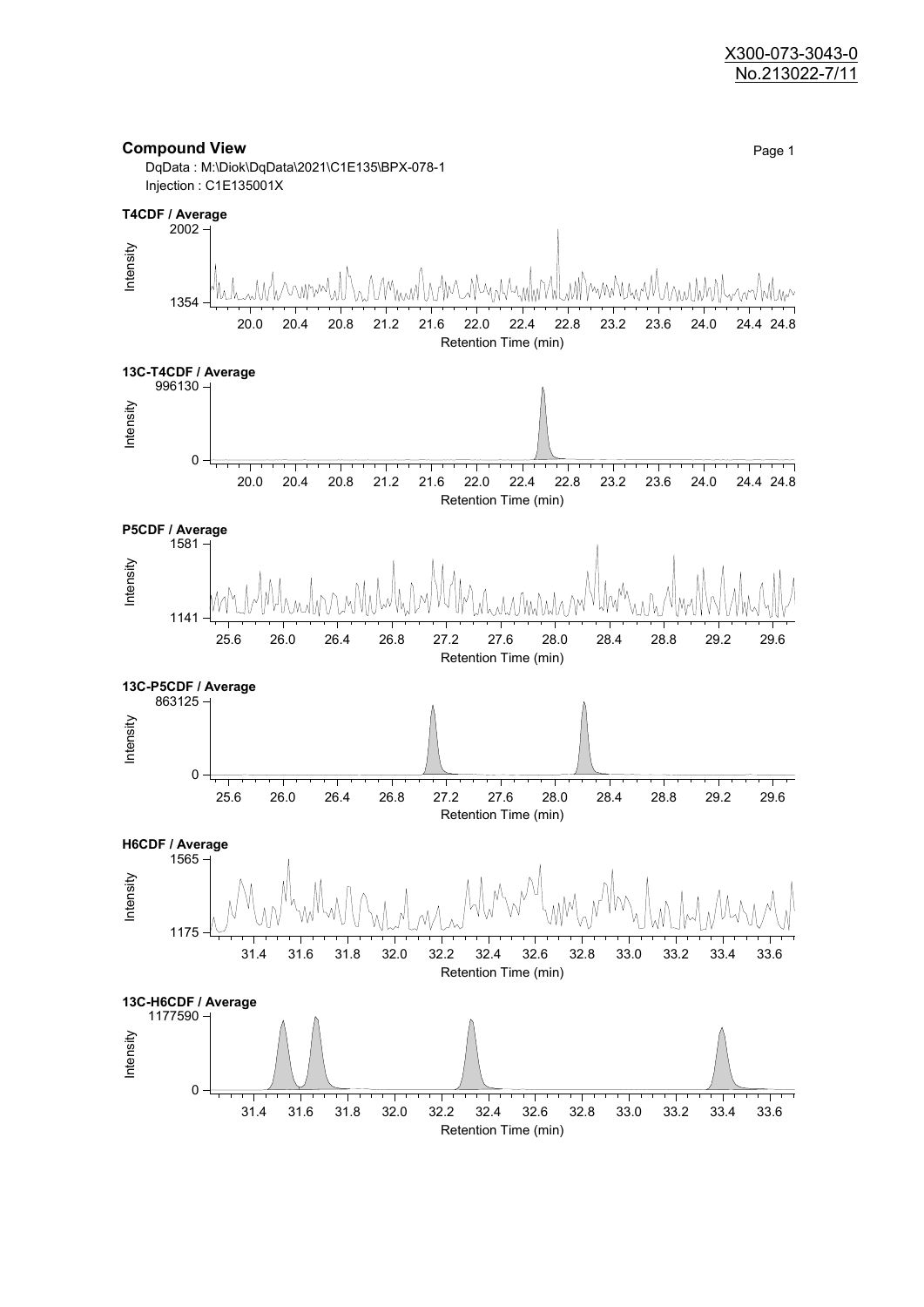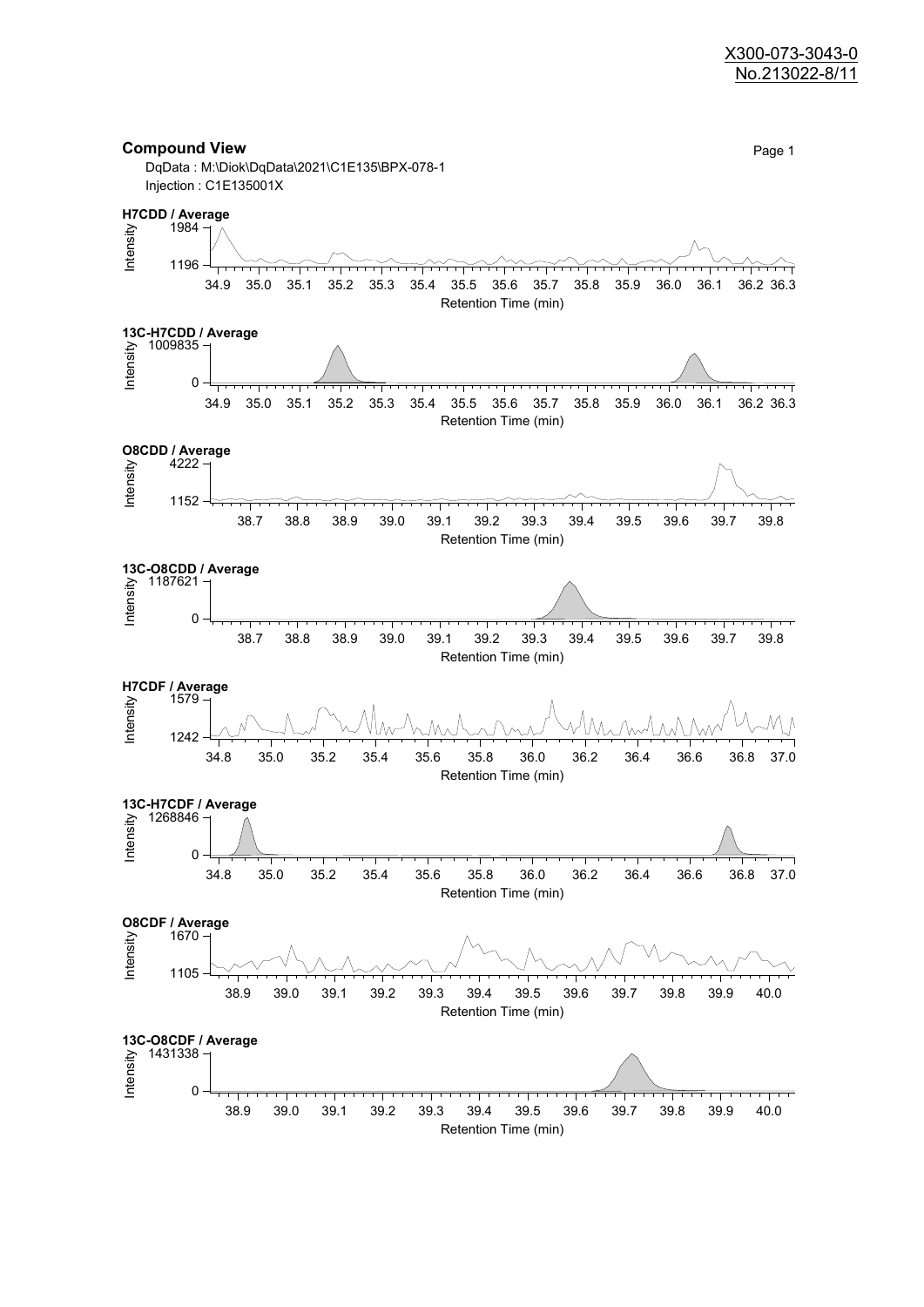



Injection : C1E135001X

2052

Intensity

 $2796 -$ 

**T4CB / Average**







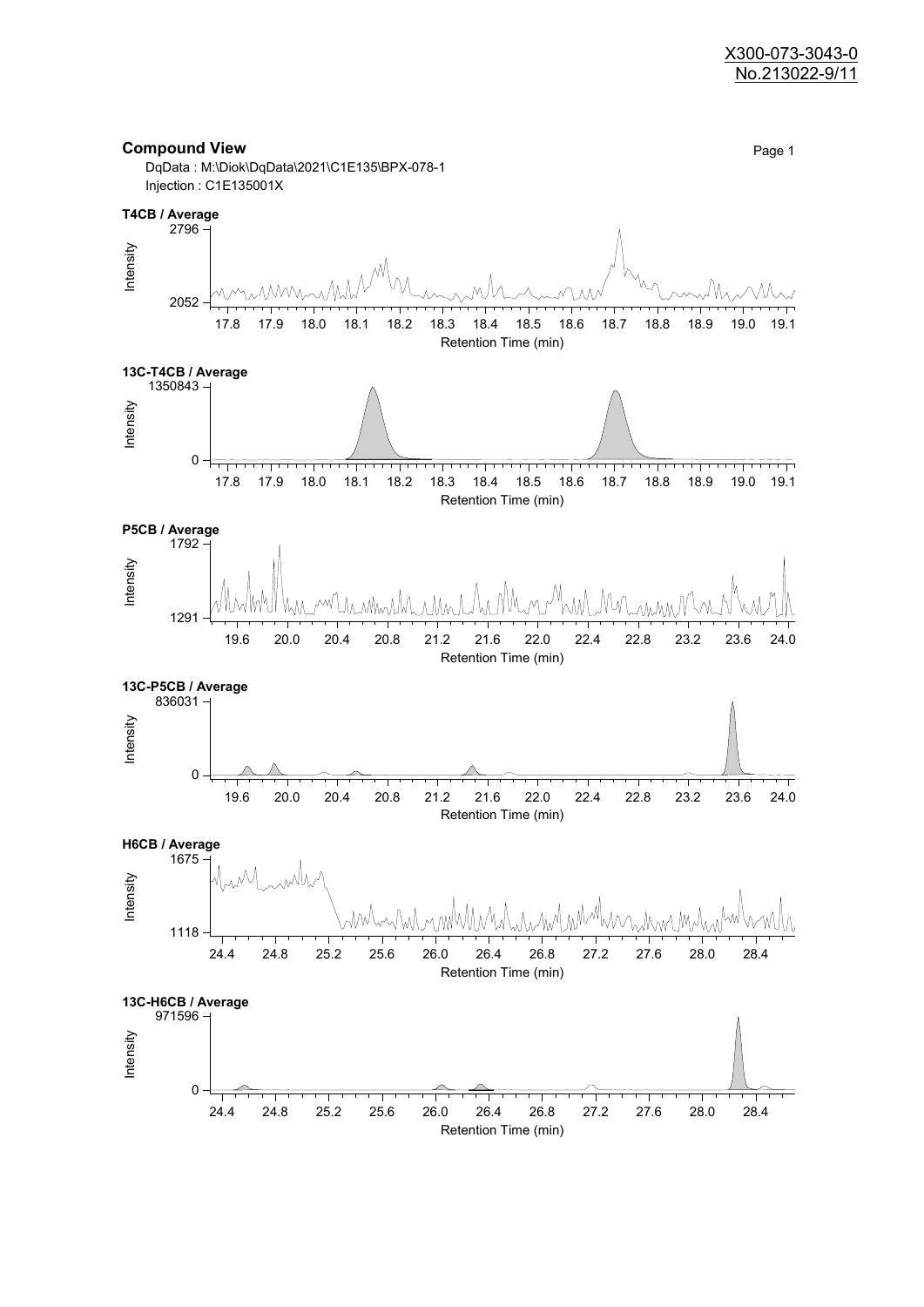